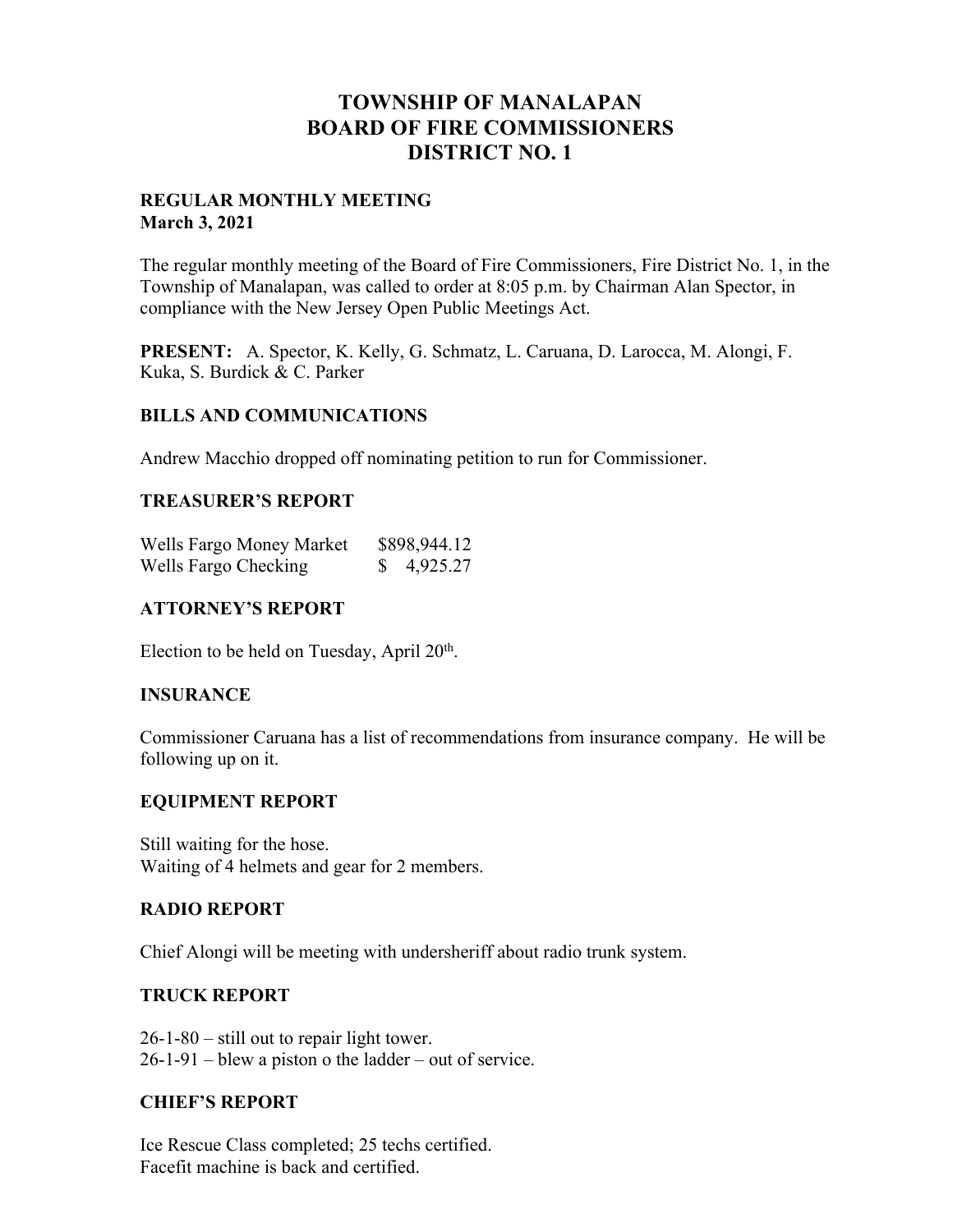Prosecutor's office returned the damaged gear to us. Chief Alongi in requesting 3 Toughbooks for the remaining trucks.

### **MEMBERSHIP REPORT**

No report.

#### **ASSOCIATION REPORT**

Gave list of people to add and drop from Aflac list.

#### **TRUSTEES' REPORT**

No report.

#### **OLD BUSINESS**

See attached.

#### **NEW BUSINESS**

Commissioner LaRocca made a motion to pay all vouchers; this was seconded by Commissioner Kelly. All voted aye.

Commissioner LaRocca made a motion to purchase new books for FF2 course; this was seconded by Commissioner Schmatz. All voted aye.

Commissioner LaRocca made a motion for \$1,100 to purchase CO meters; this was seconded by Commissioner Spector. All voted aye.

Commissioner LaRocca made a motion for \$300 to install lighting in the two utility trucks' compartments; this was seconded by Commissioner Kelly. All voted aye.

Commissioner LaRocca made a motion for \$1,500 to purchase new brackets and mounting for truck compartments; this was seconded by Commissioner Kelly. All voted aye.

Commissioner Spector made a motion for \$6,690.76 for the removal and repair of the light tower on 2-1-80; this was seconded by Commissioner Kelly. All voted aye.

Meeting opened to the public at 8:50 p.m.

A motion was made by Commissioner Spector to adjourn; it was seconded by Commissioner Kelly and all voted aye.

Meeting adjourned at 8:55 p.m.

 Respectfully submitted, Kenneth Kelly, Clerk